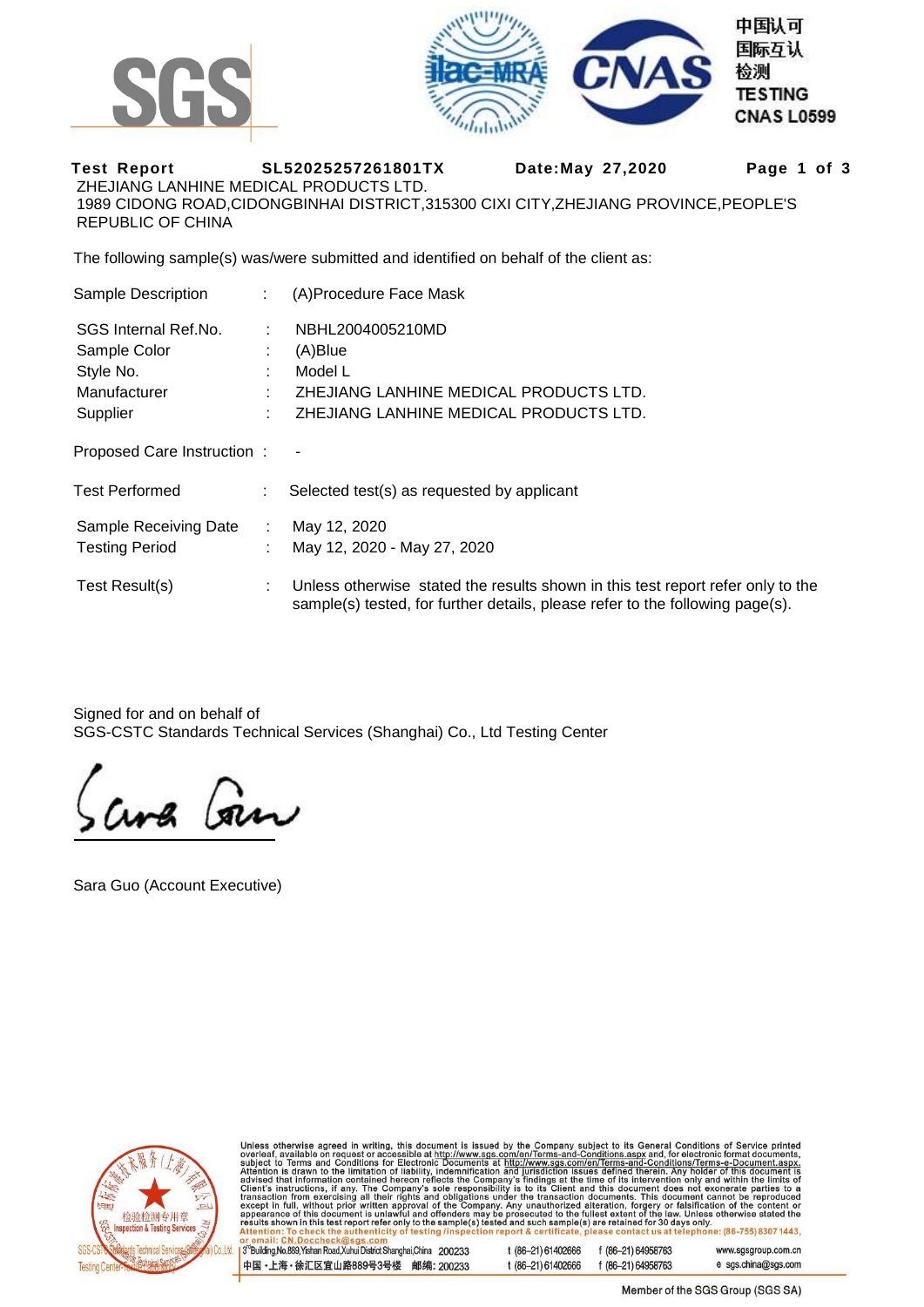

#### **Test Report SL52025257261801TX Date:May 27,2020 Page 2 of 3**

Test Result

# **Medical Face Masks-Requirements and Test Methods**

(EN 14683:2019)

# **Clause 5.2.2 Bacterial filtration efficiency (BFE)\***

(EN 14683 :2019 Annex B)

|          |      | 2#   | 3#   | 4#   | 5#    |
|----------|------|------|------|------|-------|
| (BFE), % | 99.4 | 99.3 | 99.9 | 99.5 | >99.9 |

Remark: Performance Requirement: Type I≥95%, Type II≥98%, Type IIR≥98%

\* This test standard is not within the accredited scope in SGS Shanghai testing centre, it is carried out by external laboratory accredited by CMA (China Metrology Accreditation).

# **Clause 5.2.3 Breathability (Differential Pressure)**

(EN 14683 :2019 Annex C, Flow rate 8 l/min)

|                                                                                               | .        | പ⊥<br>-- | 3#               | 47           | אכ      |
|-----------------------------------------------------------------------------------------------|----------|----------|------------------|--------------|---------|
| Diff <sub>(</sub><br>pressure $\triangle P$<br>'terentıal<br>$n_{\rm B}$<br>a/cm <sup>-</sup> | റമ<br>∠∪ | っこ<br>◡  | $\sim$<br>$\sim$ | $\sim$<br>ັບ | --<br>- |

Remark: Performance Requirement: Type I<40 Pa/cm<sup>2</sup>, Type II<40 Pa/cm<sup>2</sup>, Type IIR<60 Pa/cm<sup>2</sup>

### **Clause 5.2.4 Splash Resistance**

(ISO 22609 :2004, Pressure 16.0 kPa)

| Penetration on inside surface |      |            |      |      |      |      |      |
|-------------------------------|------|------------|------|------|------|------|------|
| 1#                            | 2#   | 3#         | 4#   | 5#   | 6#   | 7#   | 8#   |
| Pass                          | Pass | Pass       | Pass | Pass | Pass | Pass | Pass |
| 9#                            | 10#  | 11#        | 12#  | 13#  | 14#  | 15#  | 16#  |
| Pass                          | Pass | Pass       | Fail | Pass | Pass | Fail | Pass |
| 17#                           | 18#  | 19#        | 20#  | 21#  | 22#  | 23#  | 24#  |
| Pass                          | Pass | Pass       | Pass | Pass | Pass | Pass | Pass |
| 25#                           | 26#  | 27#        | 28#  | 29#  | 30#  | 31#  | 32#  |
| Pass                          | Pass | Pass       | Pass | Fail | Pass | Pass | Pass |
| Number of Pass:               |      |            | 29   |      |      |      |      |
| Overall result:               |      | Acceptable |      |      |      |      |      |

Remark:

- 1) Performance Requirement Type I: N/A, Type II: N/A, Type IIR: ≥16.0kPa
- 2) Distance of the medical face mask target area surface to the tip of cannula is 300±10mm.
- 3) Condition and Test temperature  $(21±5)^\circ$  C, relative humidity  $(85±10)\%$
- 4) An acceptable quality limit of 4.0% is met for a single sampling plan when 29 or more of the 32 tested specimens show pass results



Unless otherwise agreed in writing, this document is issued by the Company subject to its General Conditions of Service printed<br>overleaf, available on request or accessible at http://www.sgs.com/en/Terms-and-Conditions.as 3<sup>rd</sup>Building, No.889, Yishan Road, Xuhui District Shanghai, China 200233 t (86-21) 61402666 f (86-21) 64958763 www.sgsgroup.com.cn

t (86-21) 61402666 中国・上海・徐汇区宜山路889号3号楼 邮编: 200233 f (86-21) 64958763

e sgs.china@sgs.com